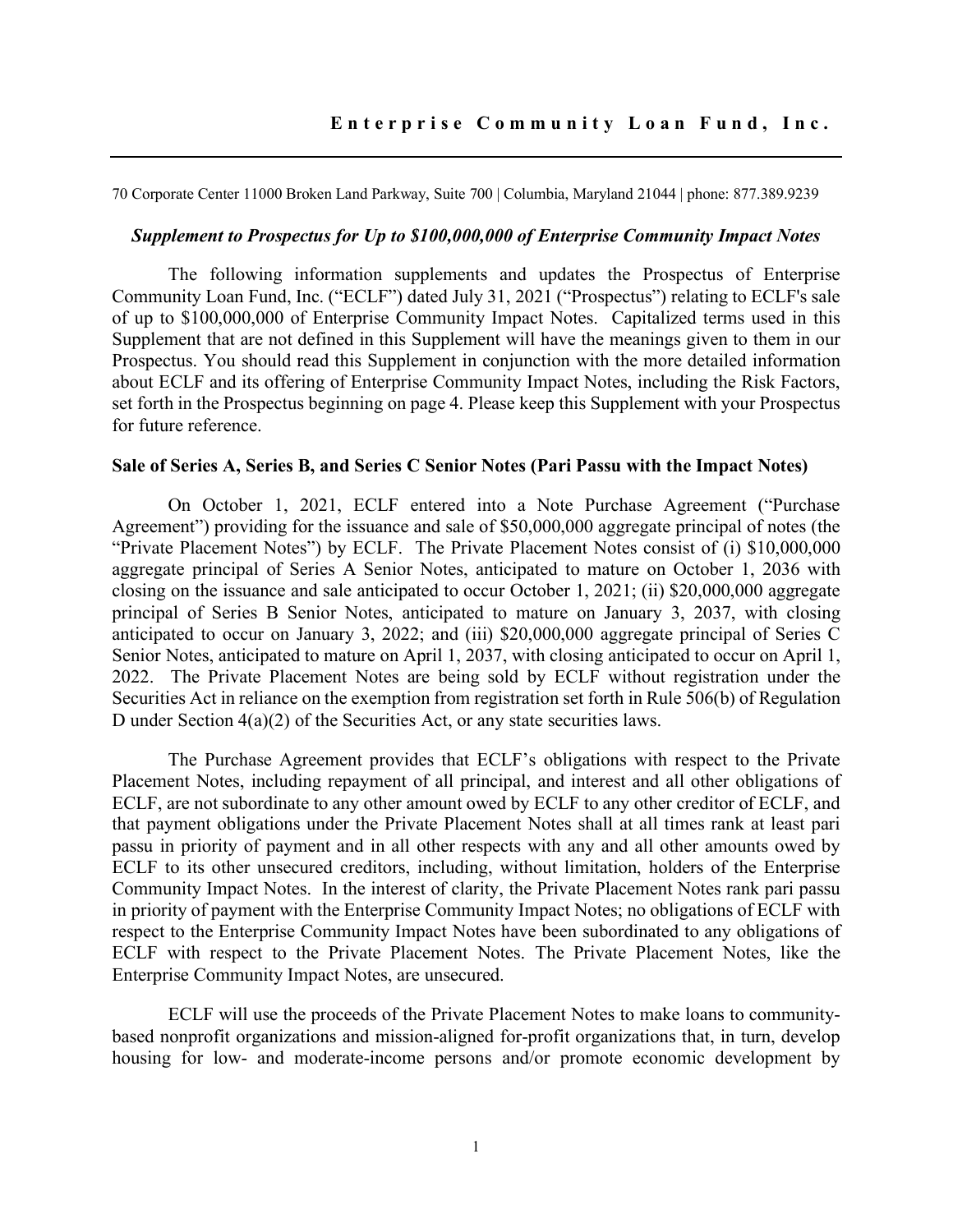financing small businesses, charter schools, or community facilities, and for general business purposes as permitted by the Purchase Agreement and applicable law.

# **The date of this Supplement is October 1, 2021.**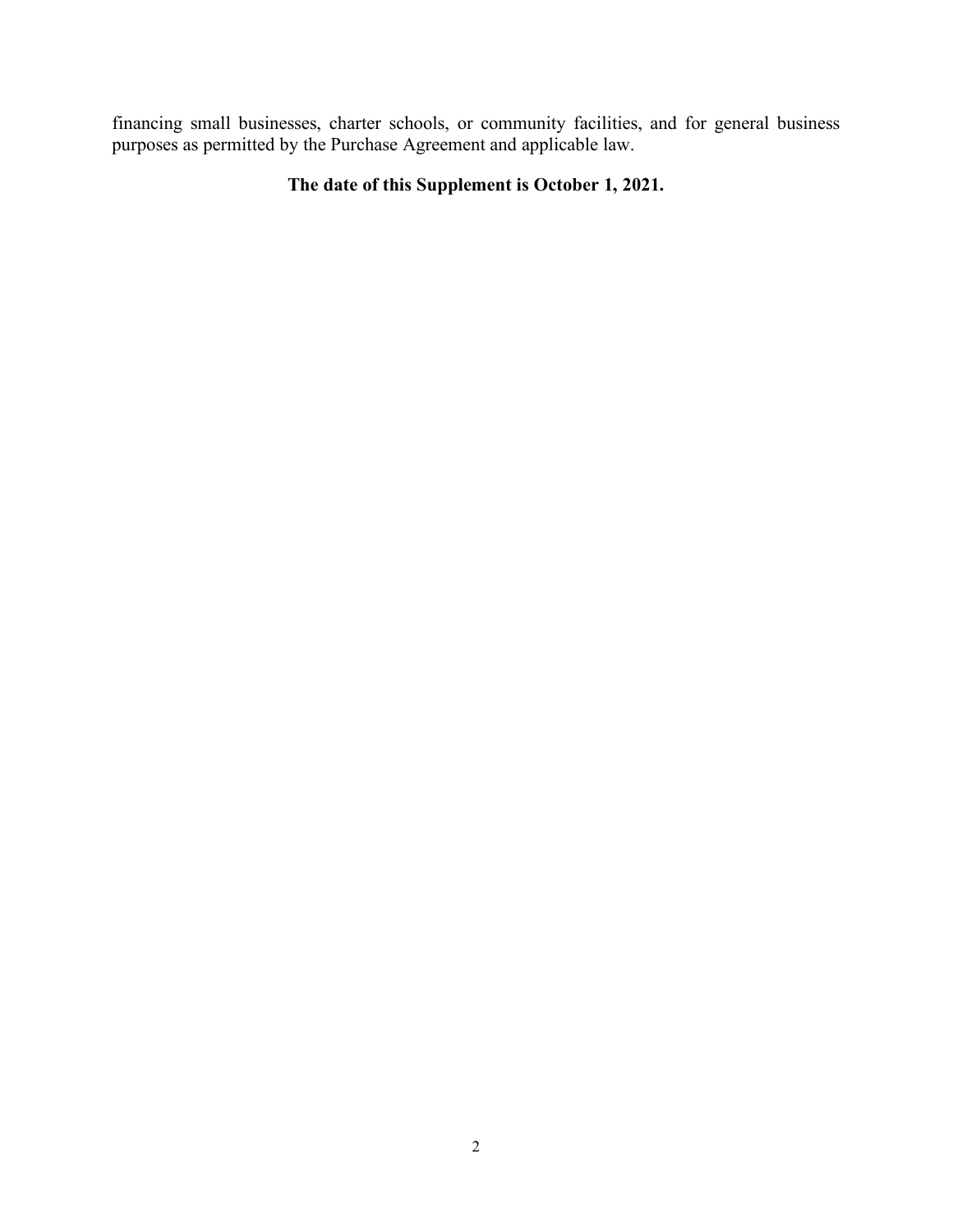70 Corporate Center 11000 Broken Land Parkway, Suite 700 | Columbia, Maryland 21044 | phone: 877.389.9239

#### *Supplement to Prospectus for Up to \$100,000,000 of Enterprise Community Impact Notes*

The following information supplements and updates the Prospectus of Enterprise Community Loan Fund, Inc. ("ECLF") dated July 31, 2021, as supplemented by a Supplement dated October 1, 2021 (collectively the "Prospectus") relating to ECLF's sale of up to \$100,000,000 of Enterprise Community Impact Notes. Capitalized terms used in this Supplement that are not defined in this Supplement will have the meanings given to them in our Prospectus. You should read this Supplement in conjunction with the more detailed information about ECLF and its offering of Enterprise Community Impact Notes, including the Risk Factors, set forth in the Prospectus beginning on page 4. Please keep this Supplement with your Prospectus for future reference.

## **Changes to the Board of Directors**

As of December 31, 2021, Charles Werhane has resigned his position as President of Enterprise Community Investment, Inc. ("Investment") and, as such, is no longer an ex officio member and Chairperson of the Board of Directors. Effective January 1, 2022, Lori Chatman will begin her position as President of Investment and, in this capacity, will serve as Chairperson of the ECLF Board of Directors. Ms. Chatman will also serve as a director on Investment's board.

**The date of this Supplement is January 1, 2022.**